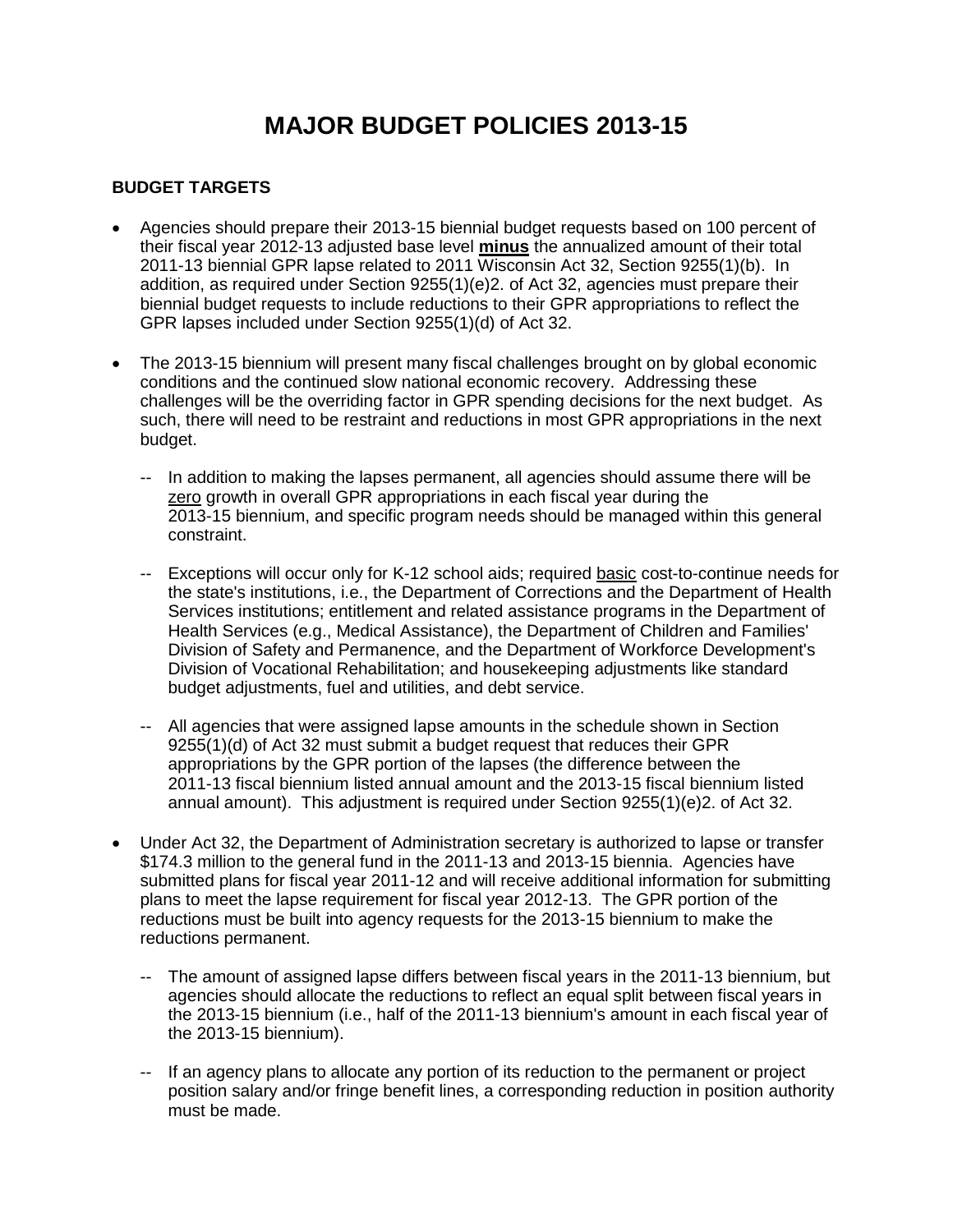- -- Agencies will be notified separately of their target reductions related to this item.
- -- The remainder of the \$174.3 million biennial lapse requirement for 2013-15 (i.e., the PR transfer portion) will be allocated out to agencies in the next biennium, so agencies should plan accordingly.
- -- The Department of Justice, University of Wisconsin System, Department of Children and Families, Department of Workforce Development and the Office of State Employment Relations will not be required to make these reductions; however, the zero growth limitation and Section  $9255(1)(c)$ , (d) and (e)2. lapses and reductions do apply to these agencies.
- The zero growth policy will also apply to the SEG-funded administrative operations appropriations in all agencies that are supported by the transportation fund, the conservation fund, the environmental fund and the lottery fund.
- Agencies are reminded that the program revenue (PR) transfer requirements under Section 9255(1)(c) and (d) of Act 32 continue into the 2013-15 biennium. Agencies should plan accordingly to ensure sufficient funds are available to meet these annual transfers.
- Funding requests for other types of appropriations and other funding sources in both years should be limited to revenue availability and only the highest priority programmatic needs.
- Except for standard budget adjustments, routine budget items should be handled in agencies' base budgets regardless of fund source.
- Proposals that transfer functions or programs, including related costs and staff, between agencies should result in zero growth in overall state appropriations (i.e., the transferring agency should have lower overall appropriations to offset the increase at the receiving agency). All agencies involved in the transfer should notify the State Budget Office during the initial stages of considering any such proposal to facilitate review of the request and allocation of any projected savings between the agencies.

#### **PLANNING FOR REDUCTIONS**

- Agencies should use this exercise to fundamentally review missions and priorities, exploring opportunities to reallocate resources, integrate programs and consolidate functions.
- Where reductions and efficiencies in state operations result in reductions in positions, agencies should avoid filling vacancies and make other plans to accomplish this reduction without layoffs.
- Any areas needing additional staff must be met through base reallocations.
	- Note: Agencies must receive approval from the State Budget Office before proposing to use funding sources in another agency to stay within budget targets, to absorb operations' reductions or to fund any new initiatives.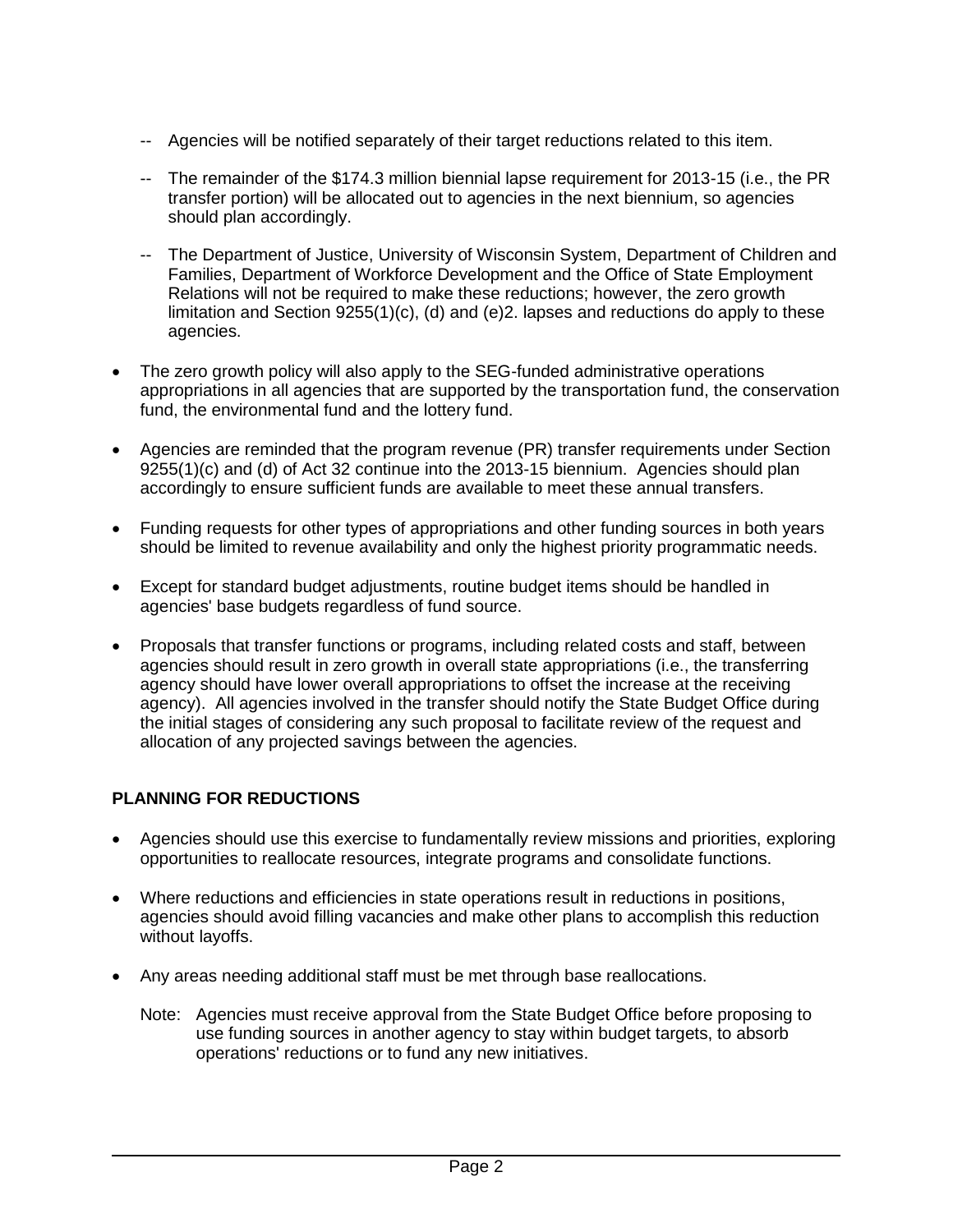## **PERFORMANCE MEASUREMENTS IN BUDGETING**

- Agencies need to report on the performance measures they identified for previous biennial budgets. These measures should relate to agencies' broad Chapter 20 budget programs. If needed to capture significant shifts in agency function, additional measures could be added; however, only a few measures should be presented so there is a clear focus on results.
- For the 2013-15 budget, agencies need to report actual outcome measures through fiscal year 2010-11 and fiscal year 2011-12. Planned outcome measures should be listed for fiscal year 2012-13, fiscal year 2013-14 and fiscal year 2014-15. Agencies should track and maintain data going forward to present actual performance data for a fiscal year compared to planned performance. (A calendar year may be used if data is collected on that basis. Please note where calendar years are used.)
- The State Budget Office will include performance measures developed by an agency in the Executive Budget Book, and agencies should reference measures in decision items, where relevant.
- Agency descriptions and performance measures will be included in the state budget system and must be updated in that system. It is important for agencies to follow the prescribed format to ensure consistency and compatibility.

#### **BUDGETING FOR INFORMATION TECHNOLOGY**

Requests for funding of information technology projects should identify the link between the project and the state's business goals, conformity to the Department of Administration's Policies and Procedures for Information Technology Management, and provide specific information about each project, including executive sponsorship. Consistent with information technology strategic planning, project definitions must include a standard return on investment (ROI) calculation.

#### **BUDGETING FOR DEPARTMENT OF ADMINISTRATION RATE CHANGES**

Agencies should not reflect anticipated rate changes from the various divisions within the Department of Administration in their 2013-15 budget requests. Forecasting of rates and impacts on individual agency budgets will be addressed by the Department of Administration in developing the Governor's 2013-15 budget.

#### **FEDERAL FUNDS**

The state has a goal of increasing the ongoing receipt of federal funds where the use of federal funding is consistent with state program goals. In order to increase the amount of federal funds received, agencies should conduct the following review:

 Examine existing grant awards to ensure that they are fully utilized and consistent with agency priorities. If unexpended grant authority is available, the agency should reallocate the funds to other activities to the extent possible under state and federal rules.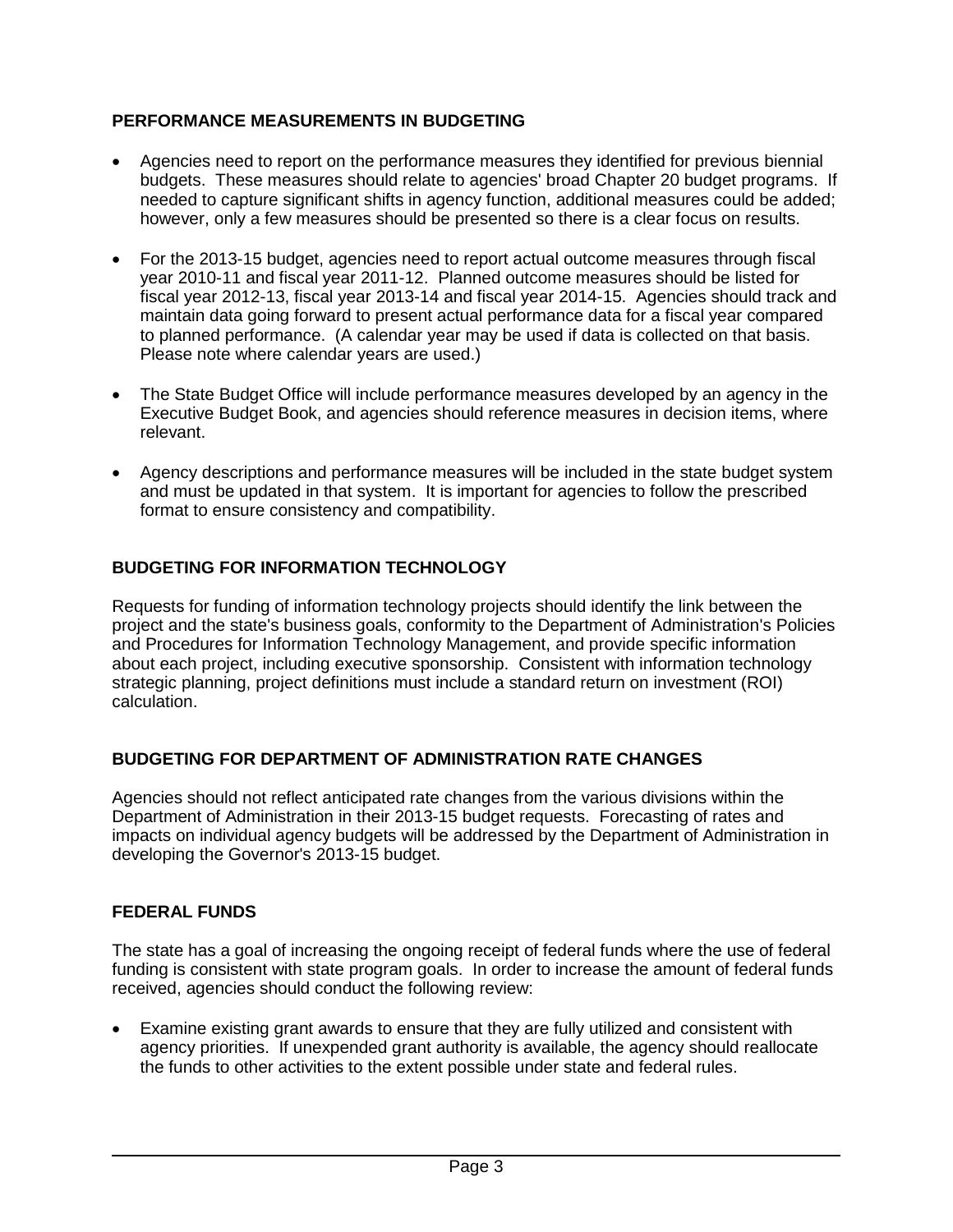Agencies may also identify, in the form of a policy paper submitted on September 17, additional federal grant opportunities that were not included in the agency's request. Such opportunities may be considered for funding by the State Budget Office during budget deliberations.

# **STATUTORY LANGUAGE GUIDELINES**

 Agencies should seek to limit policy items unrelated to appropriation changes for inclusion in the Governor's budget.

Note: Please contact your State Budget Office analyst to discuss whether a particular initiative is appropriate for submission as a budget request.

- Agencies should not submit extensive lists of technical or housekeeping changes for inclusion in the Governor's budget. Proposed changes for separate nonbudget legislation can be submitted to the State Budget Office for review and approval, separate from the budget request.
	- Note: Please contact your State Budget Office analyst if these types of changes are sought.
- As in past budgets, prior to September 17, agencies may work directly with the Legislative Reference Bureau in preparing statutory language items related to the budget. After September 17, all drafting and redrafting requests related to the budget must come from the State Budget Office.
- The Legislative Reference Bureau strongly discourages agencies from submitting budget bill drafts that agencies have drafted. Instead, agencies should submit memoranda identifying what they are seeking to accomplish.
- The detailed budget instructions will provide more information on statutory language submittal requirements.

#### **BUDGET SUBMITTAL DUE DATES AND PROCEDURES**

- Formal budget requests are due Monday, September 17, 2012. Send four (4) copies to the State Budget Office and two (2) copies directly to the Legislative Fiscal Bureau.
- State Budget Office staff will be available to meet with individual agencies to explain budget policies and procedures, and discuss any agency concerns.
- Implementation of the new budget development system may result in changes in policies and procedures. Additional information will be forthcoming on any changes.